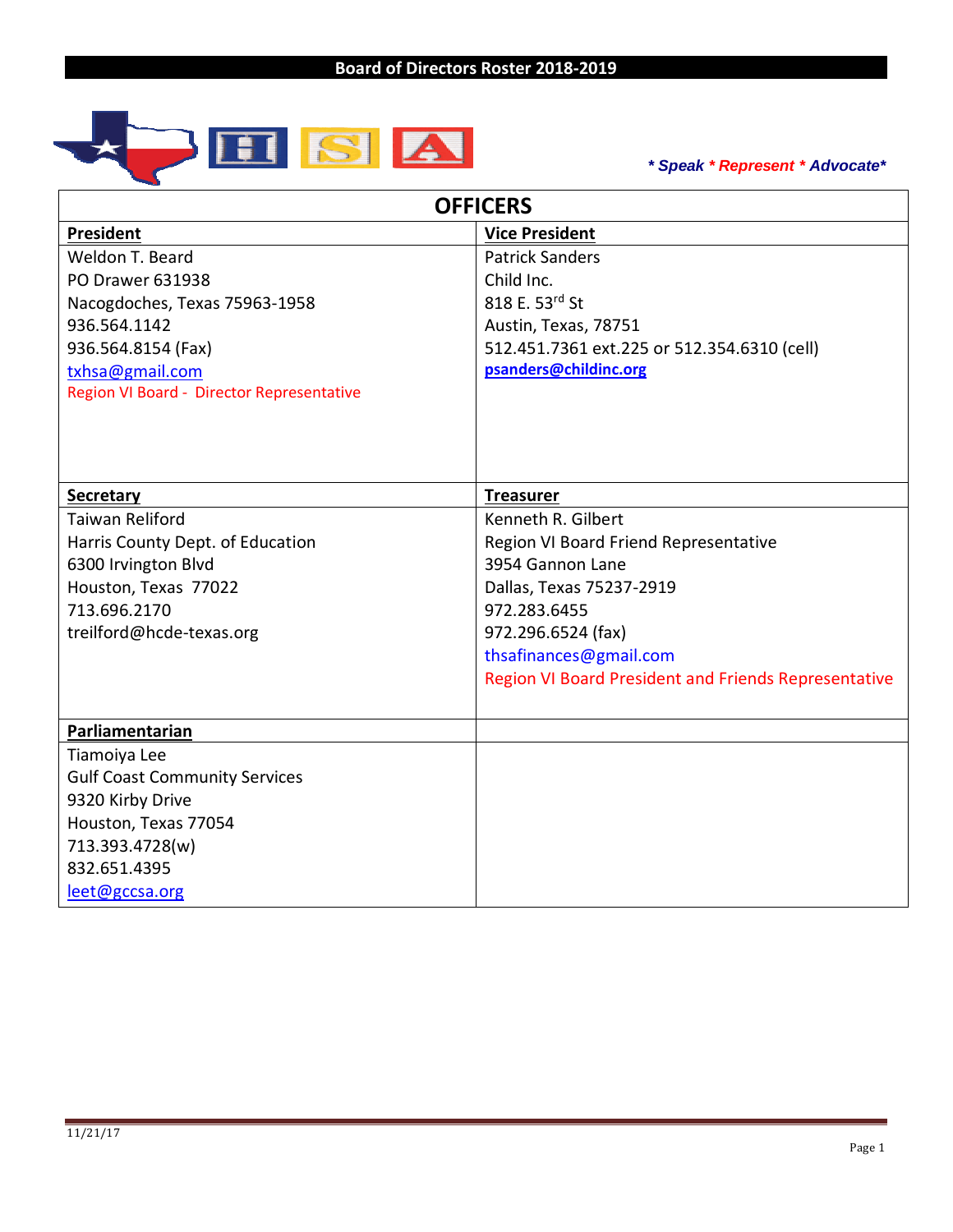| <b>CAUCUS/AREA</b>     | <b>REPRESENTATIVE</b>                       | <b>ALTERNATE</b>                              |
|------------------------|---------------------------------------------|-----------------------------------------------|
|                        | Dr. Sharon Small - EVEN                     | Patrick Sanders Sr. EVEN                      |
|                        | Parent Child Inc.                           | 818 E 53rd St                                 |
|                        | 1223 Brady Blvd                             | Austin, Texas 78751                           |
|                        | San Antonio, Texas 78207                    | 512.451.7361, ext 225 and 512.354.6310 (cell) |
|                        | 210.475.5005                                | psanders@childinc.org                         |
|                        | ssmall@pcitx.com                            |                                               |
| <b>Director Caucus</b> |                                             |                                               |
| <b>Central</b>         | Venetia L. Peacock - ODD                    | Fredia Simmons - ODD                          |
|                        | Harris County Department of Education       | Port Arthur ISD                               |
|                        | 6300 Irvington                              | 1100 Jefferson Drive                          |
|                        | Houston, Texas 77022                        | Port Arthur, Texas 77642                      |
|                        | 713.679.2510 and 713.672.9363 (Fax)         | 409.984.8750                                  |
|                        | vpeacock@hcde-texas.org                     | fwsimmons@paisd.org                           |
|                        | <b>Region VI Board - Director Alternate</b> |                                               |
|                        | <b>VACANT - EVEN</b>                        | <b>VACANT - EVEN</b>                          |
|                        |                                             |                                               |
|                        |                                             |                                               |
|                        |                                             |                                               |
|                        |                                             |                                               |
| <b>Director Caucus</b> |                                             |                                               |
| West                   | Charlene Burgess - ODD                      | Tiamoiya Lee - ODD                            |
|                        | <b>Need information</b>                     | <b>Gulf Coast Community Services</b>          |
|                        |                                             | 9320 Kirby Drive                              |
|                        |                                             | Houston, Texas 77054                          |
|                        |                                             | 713.393.4728 (w) or 832.651.4392 (cell)       |
|                        |                                             | leet@gccsa.org                                |
|                        | Weldon Beard - EVEN                         | Samie Williams - EVEN                         |
|                        | <b>GETCAP</b>                               | <b>Texas Neighborhood Services</b>            |
|                        | PO Drawer 631938                            | 522 Palo Pinto Street                         |
|                        | Nacogdoches, Texas 75963-1958               | Weatherford, TX 76086                         |
|                        | 936.564.1142 or 936.564.8154 (Fax)          | (817) 629-0089                                |
|                        | wbeard@headstart-getcap.org                 | Williams.samie@yahoo.com                      |
| <b>Director Caucus</b> |                                             |                                               |
| <b>North Area</b>      | George Simon - ODD                          | <b>VACANT - ODD</b>                           |
|                        | Tri - County Community Action Inc.          |                                               |
|                        | 214 Nacogdoches Street                      |                                               |
|                        | P.O. Box 1748                               |                                               |
|                        | Center, TX 75935 US                         |                                               |
|                        | Need phone number                           |                                               |
|                        |                                             |                                               |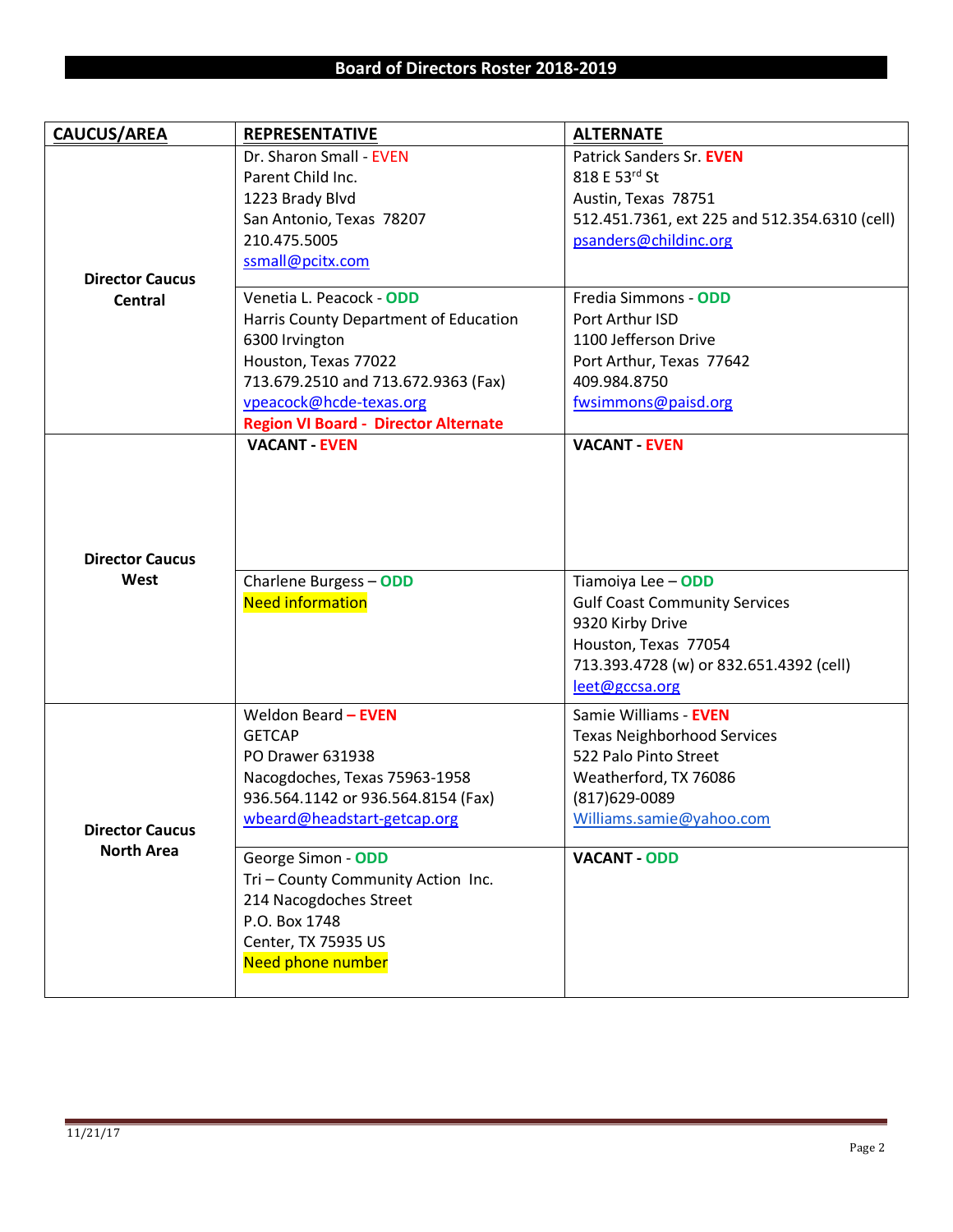| <b>CAUCUS/AREA</b>                         | <b>REPRESENTATIVE</b>                                                                                                                                                                                                                                                                                                                     | <b>ALTERNATE</b>                                                                                                                                                                                                                                                                                                                                 |
|--------------------------------------------|-------------------------------------------------------------------------------------------------------------------------------------------------------------------------------------------------------------------------------------------------------------------------------------------------------------------------------------------|--------------------------------------------------------------------------------------------------------------------------------------------------------------------------------------------------------------------------------------------------------------------------------------------------------------------------------------------------|
|                                            | <b>VACANT - EVEN</b>                                                                                                                                                                                                                                                                                                                      | <b>VACANT - EVEN</b>                                                                                                                                                                                                                                                                                                                             |
| <b>Director Caucus</b>                     |                                                                                                                                                                                                                                                                                                                                           |                                                                                                                                                                                                                                                                                                                                                  |
| <b>South Area</b>                          | Elena Esquivel - ODD<br>522 E. Lott<br>Kingsville, Texas 78363<br>361.664.0145 ext. 2025<br>elena.esquivel@cacost.org                                                                                                                                                                                                                     | <b>VACANT - ODD</b>                                                                                                                                                                                                                                                                                                                              |
| <b>CAUCUS/AREA</b>                         | <b>REPRESENTATIVE</b>                                                                                                                                                                                                                                                                                                                     | <b>ALTERNATE</b>                                                                                                                                                                                                                                                                                                                                 |
| <b>Staff Caucus</b><br><b>Central Area</b> | Taiwan Reliford - EVEN<br>Harris County Department of Education<br>6300 Irvington Blvd<br>Houston, Texas 77022<br>713.696.2170<br>treilford@hcde-texas.org<br>Joseph Escobar - ODD<br><b>Gulf Coast Community Services</b><br>7921 Lawler St.<br>Houston, Texas 77051<br>(713) 393-4782 x 852 or (832) 489-6460<br>chaostheoree@gmail.com | Susana Rodriguez - EVEN<br><b>Gulf Coast Community Services</b><br>9320 Kirby Drive<br>Houston, Texas 77054<br>(713) 373-1627<br>rodriguezs@gccsa.org<br>Tywannia Thompson - ODD<br><b>Barker Ripley</b><br>4500 Bissonnet Street<br>Houston, Texas<br>$(713)273 - 3132$<br>tthompson@barkerripley.org<br>Region VI Board - Staff Representative |
| <b>Staff Caucus</b><br><b>West Area</b>    | Jesus Vela - EVEN<br>Hildago County in South Texas<br>1701 N. 8th Ste. A22<br>McAllen, TX 78501<br>(56) 683-8640 (cell) or 956-739-0430 (hm)<br>todayisawesome06@aol.com<br><b>VACANT - ODD</b>                                                                                                                                           | <b>Need information and Support Letter</b><br><b>VACANT - EVEN</b><br><b>VACANT - ODD</b>                                                                                                                                                                                                                                                        |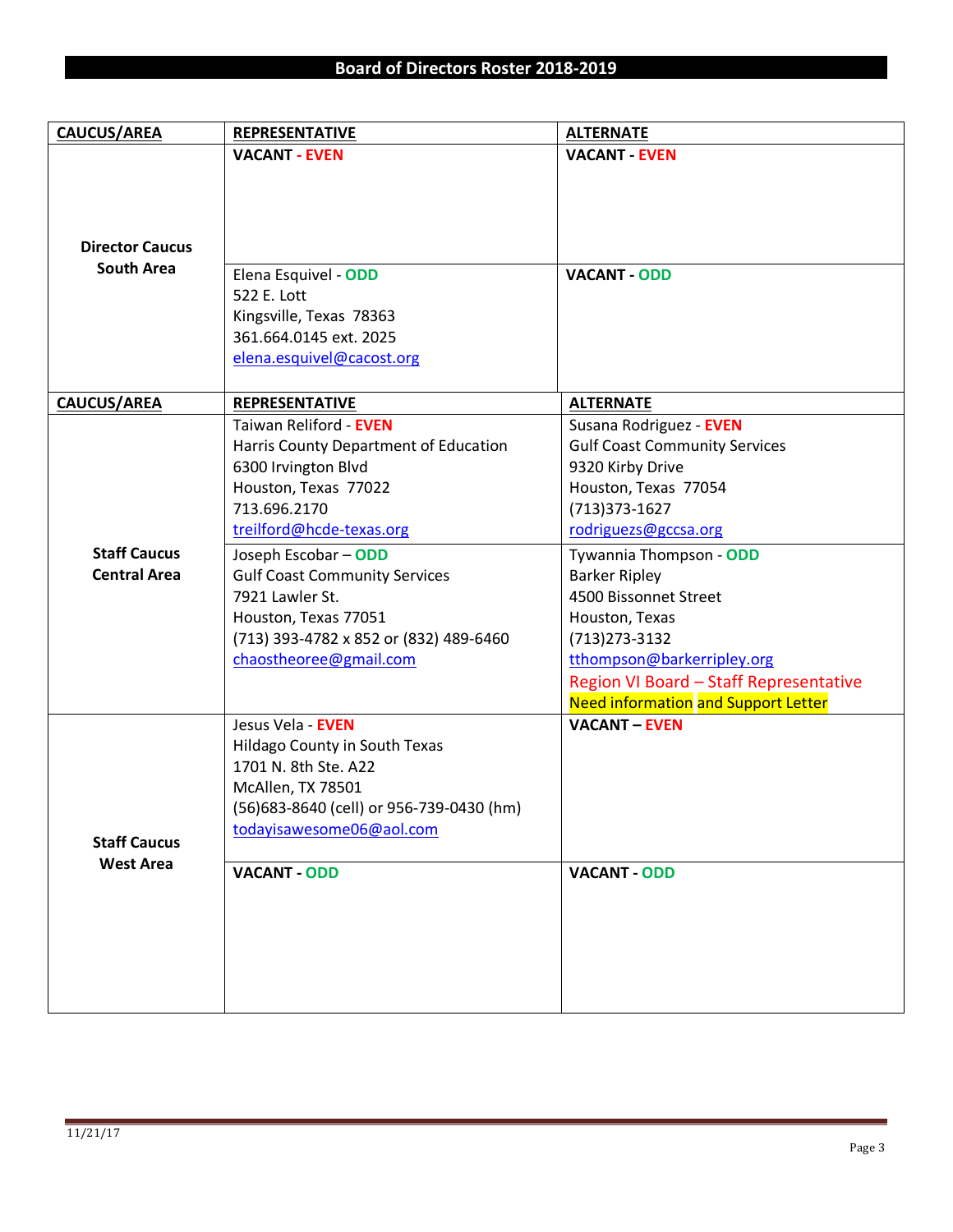| <b>CAUCUS/AREA</b>    | <b>REPRESENTATIVE</b>                      | <b>ALTERNATE</b>                           |
|-----------------------|--------------------------------------------|--------------------------------------------|
|                       | Dawn Tiffani Warren - EVEN                 | <b>VACANT - EVEN</b>                       |
|                       | Head Start of Greater Dallas, Inc.         |                                            |
|                       | 3954 Gannon Lane                           |                                            |
|                       | Dallas, TX 75237                           |                                            |
|                       | (469)917-9100                              |                                            |
|                       | dwarren@hsgd.org                           |                                            |
|                       |                                            |                                            |
| <b>Staff Caucus</b>   | Celena Garret - ODD                        |                                            |
| <b>North Area</b>     |                                            | Abner Nieto-Luna - ODD                     |
|                       | <b>GETCAP</b>                              | Head Start Greater Dallas, Inc.            |
|                       | 1902 Old Tyler Road                        | 402 Trailridge Dr.                         |
|                       | Nacogdoches, Texas 75965                   | Richardson, Tx 75081                       |
|                       | 936-564-1142 ext 119                       | 469-250-4360                               |
|                       | cgarrett@get-cap.org                       | paraabner@hotmail.com                      |
|                       | <b>Need information and Support Letter</b> |                                            |
|                       | Irma Gomez - EVEN                          | Connie Garza - EVEN                        |
|                       | 1111 Woodworth #103                        | PO Drawer 1820                             |
|                       | Alice, Texas 78332                         | Alice, Texas 78332                         |
|                       | 361.701-2760 and 361.664.8982 (Fax)        | 361.664.0145 Ext. 292                      |
|                       | irmagomez chuck@sbcglobal.net              | connie.garza@cacost.org                    |
|                       | irma.gomez@cacost.org                      |                                            |
| <b>Staff Caucus</b>   |                                            |                                            |
| <b>South Area</b>     | Tomas Gonzales - ODD                       | Melissa Ancira                             |
|                       | <b>CACOST</b>                              | <b>CACOST</b>                              |
|                       | PO Box 4628                                | <b>Need information and Support Letter</b> |
|                       | Corpus Christi, Texas 78463                |                                            |
|                       | 361.739.1339                               |                                            |
|                       | tomas.gonzalez@cacost.org                  |                                            |
|                       | <b>Need information and Support Letter</b> |                                            |
| YEAR/AREA             | <b>REPRESENTATIVE</b>                      | <b>ALTERNATE</b>                           |
|                       | Roderick Williams - EVEN                   | Dr. Jonita Reynolds - EVEN                 |
|                       | 7819 Secretariat Lane                      | <b>Gulf Coast Community Services</b>       |
|                       | Houston, TX 77071                          | 9320 Kirby Drive                           |
|                       | (832) 798-6212                             | Houston, Texas 77054                       |
|                       | roderickadell@gmail.com                    | (713)494-4595                              |
|                       |                                            | drj@gccsa.org                              |
| <b>Friends Caucus</b> |                                            |                                            |
| <b>Central Area</b>   | Joyce M. Hayes - ODD                       | Albert Black - ODD                         |
|                       | 16331 Bandicoot Drive                      | 818 E. 53rd Street                         |
|                       | Sugar Land, Texas 77498                    | Austin, TX 78751                           |
|                       | 281.242.6322                               | (512) 451 - 7361                           |
|                       | silverfoxhayes1@aol.com                    | ablack@childinc.org or                     |
|                       |                                            | ohailson@childinc.org                      |
|                       |                                            | Region VI Board - Friends Alternate        |
|                       |                                            |                                            |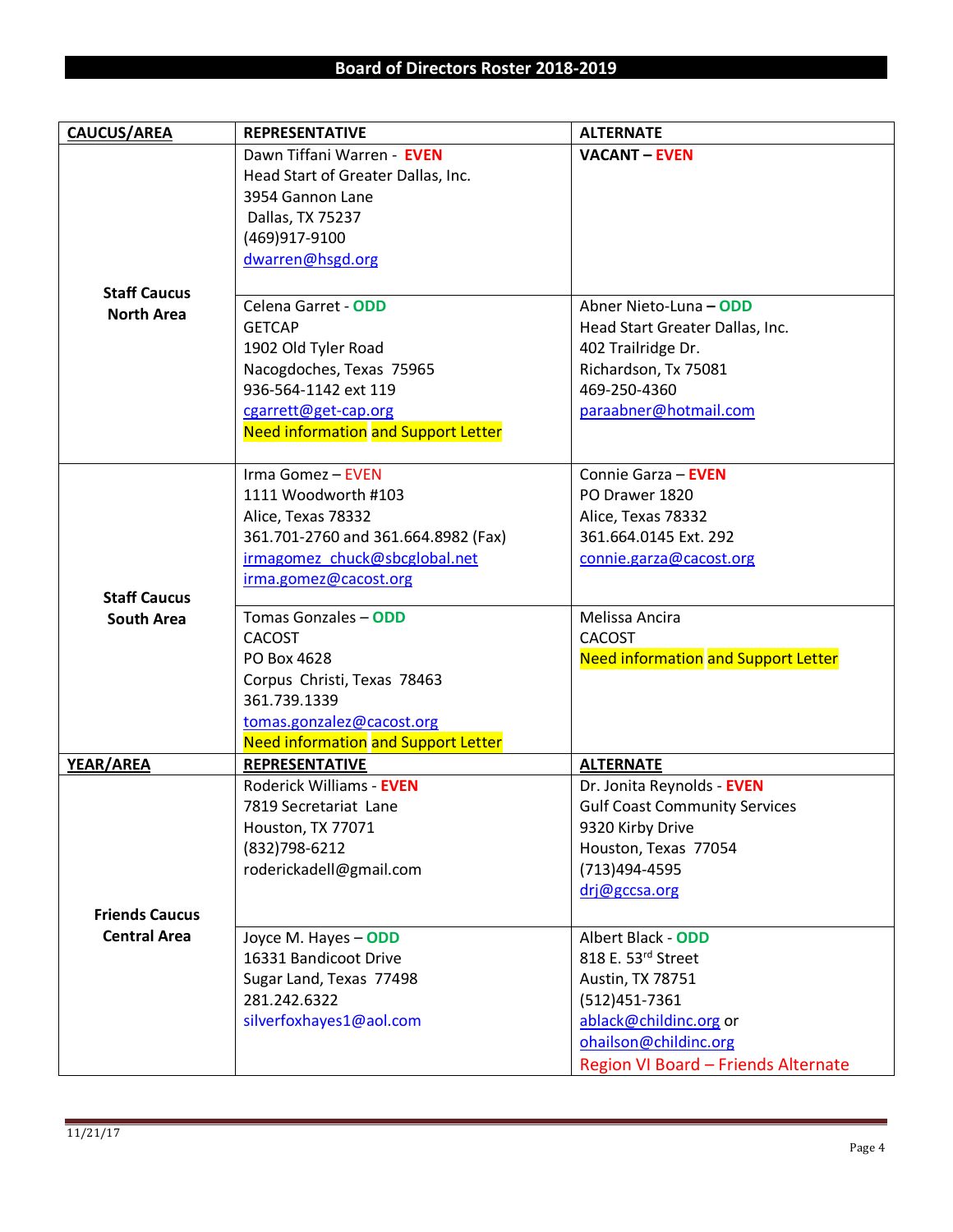| CAUCUS/Area                                 | Representative                                                                                                                                                                                              | <b>Alternate</b>                                                                                                                 |
|---------------------------------------------|-------------------------------------------------------------------------------------------------------------------------------------------------------------------------------------------------------------|----------------------------------------------------------------------------------------------------------------------------------|
| <b>Friend Caucus</b><br><b>West Area</b>    | <b>Arlisa Cross - EVEN</b><br>2718 Roaring Oaks Lane<br>Katy, TX 77449<br>(281)653-6253 Hm.<br>(469) 879-7376 Cell.<br>arlisaaatt@gmail.com<br><b>VACANT-ODD</b>                                            | <b>VACANT - EVEN</b><br><b>VACANT - ODD</b>                                                                                      |
| <b>Friend Caucus</b><br><b>North Area</b>   | Kenneth R. Gilbert - EVEN<br>3954 Gannon Lane<br>Dallas, Texas 75237-2919<br>972.283.6455<br>kgilbert@hsgd.org<br>Region VI Friends Rep.<br><b>VACANT - ODD</b>                                             | Roderica Goss - EVEN<br>1917 Libby Lane<br>Grand Prairie, TX 75050<br>(502)608-7422<br>rnjewell@gmail.com<br><b>VACANT - ODD</b> |
|                                             | Roger Cox - EVEN<br>3232 13th St<br>Bay City, Texas 77414<br>979-240-0514                                                                                                                                   | Uranda Adigun - EVEN<br>2310 Crescent Park #1605<br>Houston, Texas 77077<br>(979)215-8381                                        |
| <b>Friend Caucus</b><br><b>South Area</b>   | coxrd@cphem.com<br>Evelyn Burleson - ODD<br>210 Tilley<br>Port Lavaca, TX 77929<br>361-552-2791<br>361-552-4272 (Fax)<br>ebu2954@hotmail.com                                                                | Uranda68@gmail.com<br><b>VACANT - ODD</b>                                                                                        |
| CAUCUS/Area                                 | Representative                                                                                                                                                                                              | <b>Alternate</b>                                                                                                                 |
| <b>Parent Caucus</b><br><b>Central Area</b> | Yesenia Monterroza - EVEN<br>5801 W. Sun Forest Drive #2915<br>Houston, Texas 77092<br>(713) 261-6272<br>Yeseniamonterroza79@gmail.com<br>Amelia Warren - ODD<br><b>Need information and Support Letter</b> | <b>VACANT - EVEN</b><br><b>VACANT - ODD</b>                                                                                      |